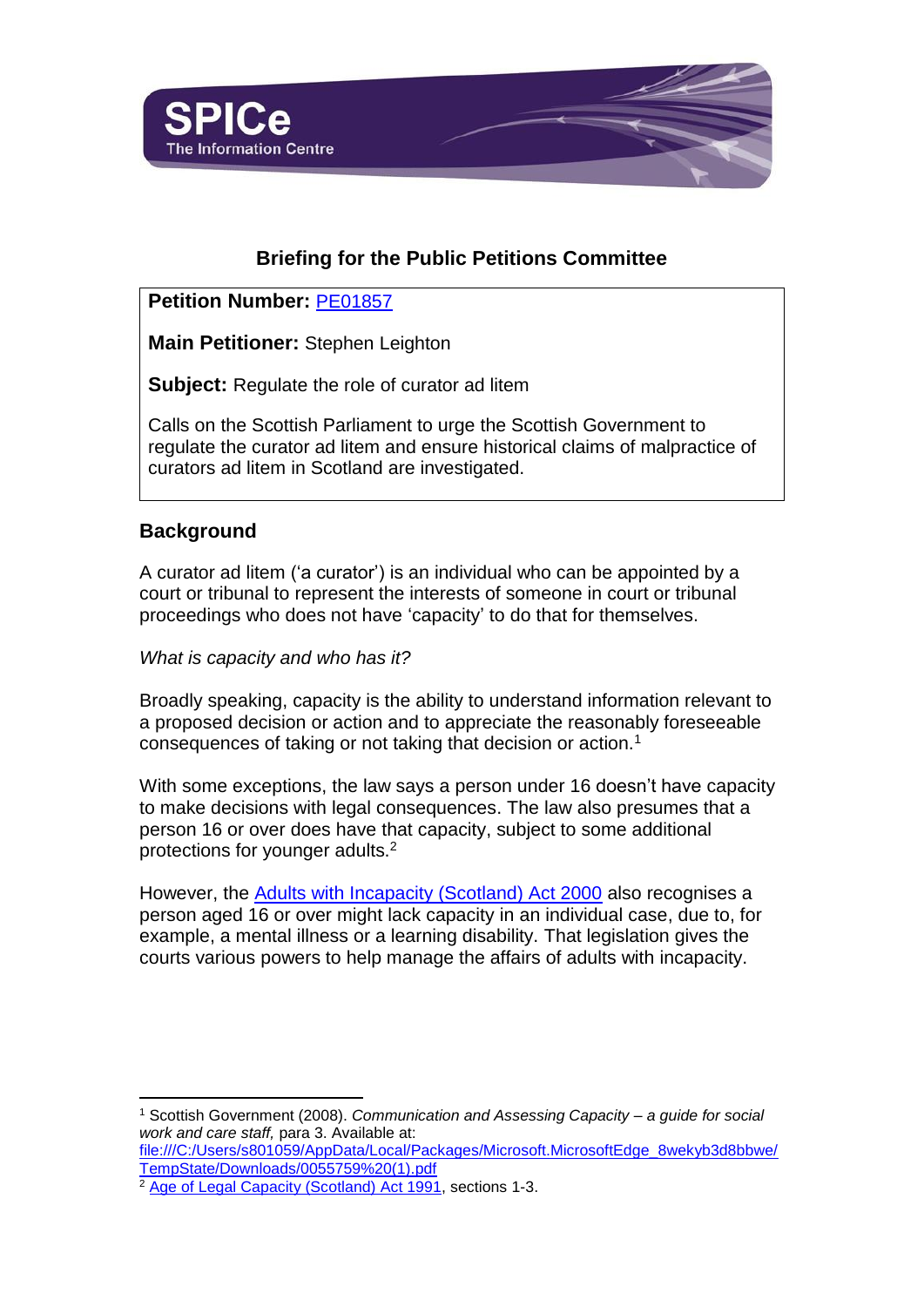### *The law relating to curators*

Under the common law (i.e. the law made by judges, not by legislation), there is a power to appoint a curator in civil court proceedings when someone, either a child or adult, lacks capacity.

This power means that curators can be appointed in a wide range of different types of court proceedings. For example, this power enables the use of curators in court proceedings associated with the [Adults with Incapacity](https://www.legislation.gov.uk/asp/2000/4/contents)  [\(Scotland\) Act 2000,](https://www.legislation.gov.uk/asp/2000/4/contents) even though curators are not specifically mentioned in that legislation.

In addition to the common law power, individual statutes do make specific provision for the appointment of a curator in certain circumstances.

### *Varying degrees of regulation*

There are varying degrees of regulation of the role of curator across the different types of court proceedings where curators are used. Differing approaches are taken on topics such as:

- the circumstances in which a curator can be appointed to a case
- curators' fees, including the levels charged and who is responsible for paying the fees in a court case
- the qualifications required to be a curator and what training they must have once appointed
- how often their appointment is reviewed once appointed to a case
- the complaints mechanism if something goes wrong.

#### *Recent reforms*

There are several examples of recent reforms in specific policy areas where curators are used.

[New court rules were introduced in 2017 relating to the use of curators](https://www.scottishciviljusticecouncil.gov.uk/news/2017/05/10/curators-ad-litem-appointments-in-family-actions) for adults [in court proceedings for divorce and dissolution of civil partnerships.](https://www.scottishciviljusticecouncil.gov.uk/news/2017/05/10/curators-ad-litem-appointments-in-family-actions)<sup>3</sup>

In November 2020, the [Mental Health Tribunal for Scotland,](https://www.mhtscotland.gov.uk/mhts/Home/Welcome_to_the_Mental_Health_Tribunal) which has a key role in relation to compulsory measures of treatment and care for adults.<sup>4</sup> introduced [a new process for the appointment of,](https://www.mhtscotland.gov.uk/mhts/Applications_and_Appeals_to_the_Tribunal/Curators_ad_litem) and service of, curators in [relation to the Tribunal's work.](https://www.mhtscotland.gov.uk/mhts/Applications_and_Appeals_to_the_Tribunal/Curators_ad_litem)

l <sup>3</sup> For the background to this, see the associated [policy](https://www.scottishciviljusticecouncil.gov.uk/docs/librariesprovider4/flc-meeting-files/flc-10-october-2016-meeting/paper-4-1a-curators-ad-litem---sg-mwc-paper.pdf?sfvrsn=2) paper produced by the Scottish Government and the [Mental Welfare Commission for Scotland.](https://www.mwcscot.org.uk/) It was considered by the [Scottish Civil Justice Council,](https://www.scottishciviljusticecouncil.gov.uk/) which makes recommendation for new court rules. <sup>4</sup> Under the Mental Health [\(Care and Treatment\) \(Scotland\) Act 2003.](https://www.legislation.gov.uk/asp/2003/13/contents)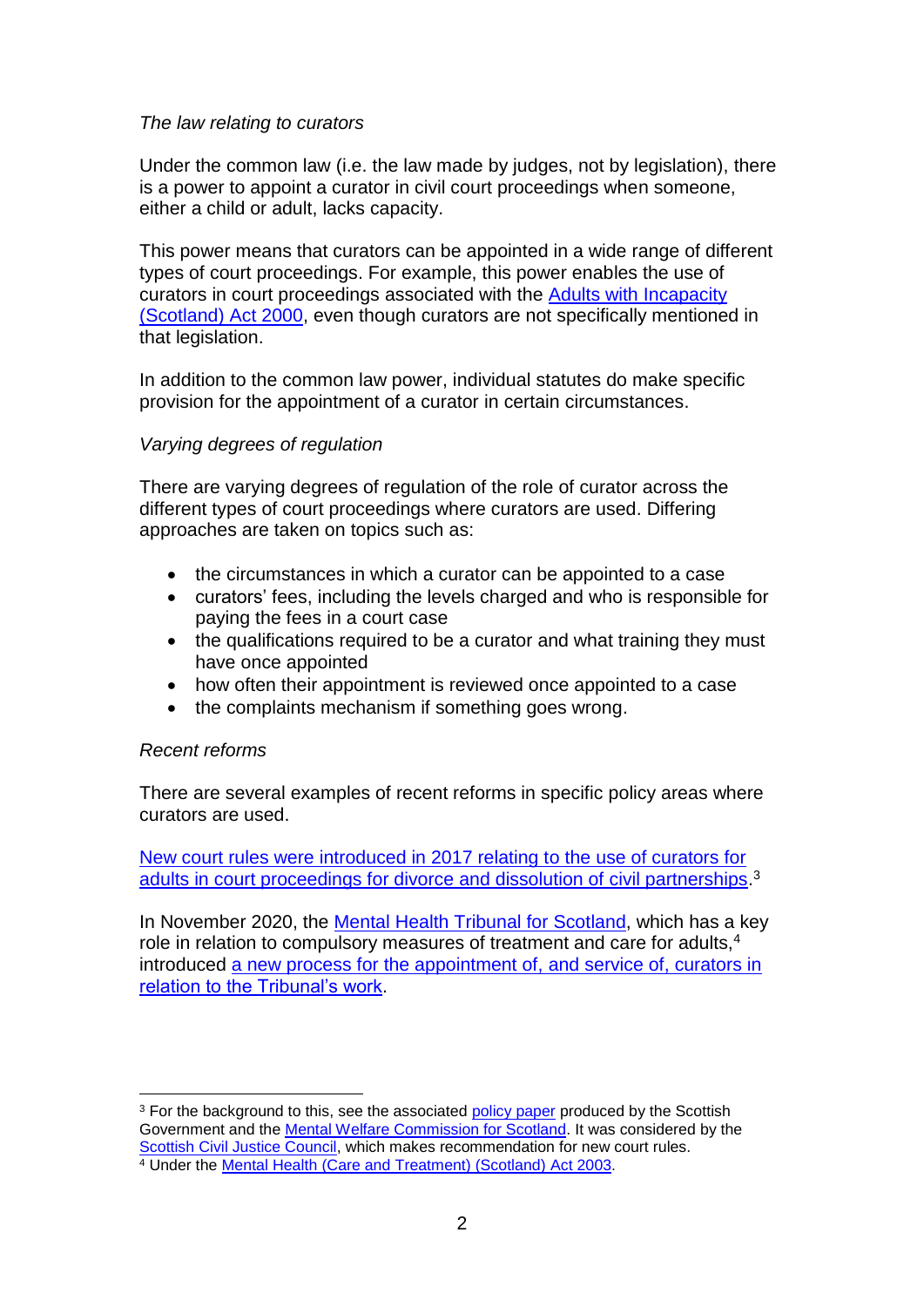[Section 17 of the Children \(Scotland\) Act 2020](https://www.legislation.gov.uk/asp/2020/16/section/17/enacted) (not yet in force) covers the situation when parents (or parents and other relatives) are involved in court proceedings because of a dispute over a child's care<sup>5</sup> and a curator is appointed on behalf of a child.

Provision is made in section 17 for a new regulatory regime for curators, which the Scottish Government aims to have operational by 2023. It is largely to be developed by secondary legislation, [on which the Government launched](https://consult.gov.scot/justice/registers-of-child-welfare-reporters/)  [its consultation in March 2021.](https://consult.gov.scot/justice/registers-of-child-welfare-reporters/)

#### *Calls for reform*

Over the years, it has been suggested at various points that more general reforms to the law which applies to curators is required. Examples include:

- the Report by the Research Working Group on the Legal Services [Market in Scotland](https://www.webarchive.org.uk/wayback/archive/20150219173807/http:/www.gov.scot/Publications/2006/04/12093822/0) (2006) which raised issues around the transparency of appointments and a possible consumer protection issue in relation to the fees charged by curators. The lack of a common procedure for appointments of curators across Scotland was also criticised.
- The [final report of the Scottish Civil Courts Review](https://www.scotcourts.gov.uk/docs/default-source/civil-courts-reform/report-of-the-scottish-civil-courts-review-vol-1-chapt-1---9.pdf?sfvrsn=4) (2009), an important judge-led review of the civil justice system in Scotland, called for greater regulation of curators, including in cases relating to the adults with incapacity legislation.
- In 2014, the [Faculty of Advocates,](http://www.advocates.org.uk/) one of the key bodies representing the legal profession in Scotland, [asked the Scottish Law Commission](http://www.scotlawcom.gov.uk/files/4214/3160/9791/Faculty_of_Advocates.pdf) (a statutory body that makes recommendations to Scottish Ministers on law reform) to consider a review of the law on curators. The Faculty was particularly concerned about the lack of regulation of the role of curators appointed under common law powers. No relevant project resulted from the suggestion.

### **UN Convention on the Rights of Persons with Disabilities**

The [UN Convention on the Rights of Persons with Disabilities](https://www.un.org/development/desa/disabilities/convention-on-the-rights-of-persons-with-disabilities.html) (UNCRPD) is referred to by the petitioner. This is a human rights treaty that promotes and protects the rights of people with a disability.

People with a 'mental disorder' (a term which is increasingly regarded as outdated, but which is still included in some Scottish legislation) have a disability in terms of the UNCRPD.<sup>6</sup> The term includes a mental illness, a personality disorder and a learning disability.<sup>7</sup>

l

<sup>5</sup> Under Part 1 of the [Children \(Scotland\) Act 1995.](https://www.legislation.gov.uk/ukpga/1995/36/contents)

<sup>6</sup> Scottish Mental Health Law Review, [Terms of Reference,](https://cms.mentalhealthlawreview.scot/wp-content/uploads/2020/01/Terms-of-Reference-1.pdf) p 3.

<sup>7</sup> Mental Health [\(Care and Treatment\) \(Scotland\) Act 2003,](https://www.legislation.gov.uk/asp/2003/13/contents) section 328.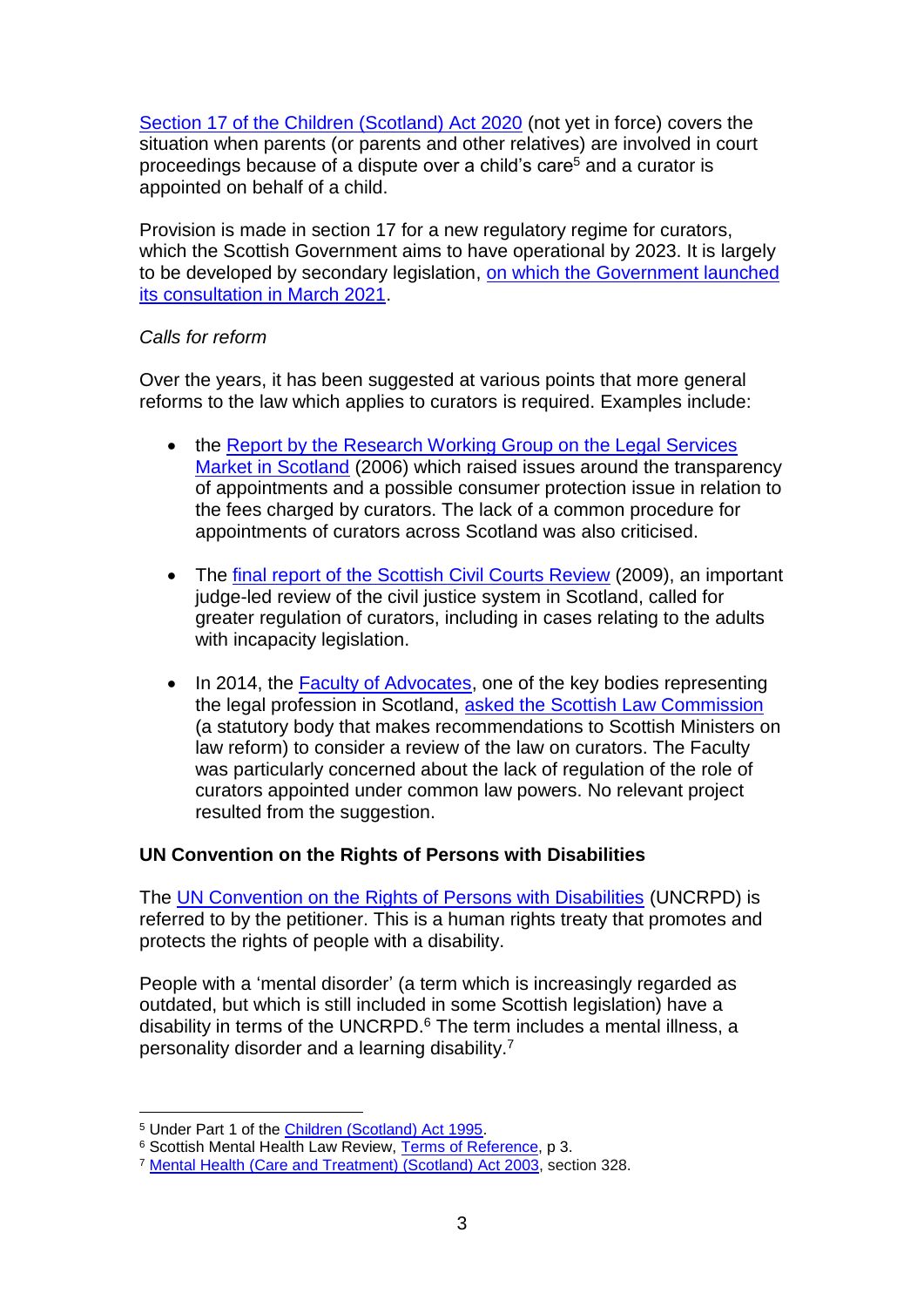The UK ratified the Convention in 2009.<sup>8</sup> The Scottish Government has a [Delivery Plan associated with the UNCRPD](https://www.gov.scot/publications/fairer-scotland-disabled-people-delivery-plan-2021-united-nations-convention/) covering the period from the end of 2016 to 2021.

The Scottish Government [announced on Friday 12 March](https://www.gov.scot/news/new-human-rights-bill/) that, subject to the outcome of the 2021 Scottish Parliament election, a new Human Rights Bill will be introduced in the next session of the parliament. The Bill would incorporate rights of four United Nations treaties into Scots Law, including the UNCPD.

The Equality [and Human Rights Commission](https://www.equalityhumanrights.com/en) has produced a helpful quide to [the UNCRPD.](https://www.equalityhumanrights.com/sites/default/files/uncrpdguide_0.pdf)

## **Scottish Government Action**

#### *Adults with Incapacity (Scotland) Act 2000*

As noted earlier, curators are sometimes appointed in cases associated with the [Adults with Incapacity \(Scotland\) Act 2000](https://www.legislation.gov.uk/asp/2000/4/contents) ('the 2000 Act'). This is the legislation which gives the court various powers to help manage the welfare, property and finances of adults with incapacity.

The Scottish Government has said to SPICe that it believes curators, although not explicitly mentioned in the legislation, are subject to [the general principles](https://www.gov.scot/publications/adults-with-incapacity-act-principles/#:~:text=Adults with Incapacity (Scotland) Act 2000: principles. The,suitable for meeting the needs of the individual.) [of the legislation](https://www.gov.scot/publications/adults-with-incapacity-act-principles/#:~:text=Adults with Incapacity (Scotland) Act 2000: principles. The,suitable for meeting the needs of the individual.) contained in section 1. Furthermore, the Government thinks that the investigatory bodies associated with the legislation could investigate concerns about curators.<sup>9</sup> These are the local authority and the [Mental](https://www.mwcscot.org.uk/)  [Welfare Commission](https://www.mwcscot.org.uk/) in relation to an adult's welfare and [the Office of the](http://www.publicguardian-scotland.gov.uk/)  [Public Guardian](http://www.publicguardian-scotland.gov.uk/) in relation to property and finances.<sup>10</sup>

#### *Adults with incapacity consultation*

In 2018, [the Scottish Government consulted on reform to the adults with](https://www.gov.scot/publications/adults-incapacity-scotland-act-2000-proposals-reform/pages/2/)  [incapacity legislation,](https://www.gov.scot/publications/adults-incapacity-scotland-act-2000-proposals-reform/pages/2/) i.e. the 2000 Act as amended by the [Adult Support and](https://www.legislation.gov.uk/asp/2007/10/contents)  [Protection \(Scotland\) Act 2007](https://www.legislation.gov.uk/asp/2007/10/contents) ('the 2007 Act'). Curators did not feature in the proposals for reform.

One of the main themes emerging from the consultation was that there was strong support for change to the legislation and practice. There was consensus on the need to make changes to meet the requirements of the UNCRPD. [Following the consultation, some changes which do not require](https://www.gov.scot/policies/social-care/adults-with-incapacity/#:~:text=The Adults with Incapacity (Scotland) Act 2000 defines,a mental disorder or an inability to communicate.)  [primary legislation have been completed or are ongoing, but](https://www.gov.scot/policies/social-care/adults-with-incapacity/#:~:text=The Adults with Incapacity (Scotland) Act 2000 defines,a mental disorder or an inability to communicate.) the aim is further reforms [through primary legislation.](https://www.gov.scot/policies/social-care/adults-with-incapacity/#:~:text=The Adults with Incapacity (Scotland) Act 2000 defines,a mental disorder or an inability to communicate.)

*Scottish Mental Health Review*

In March 2019, [the Scottish Government announced](https://www.gov.scot/news/review-of-the-mental-health-act/) the [Scottish Mental](https://mentalhealthlawreview.scot/)  [Health Law Review,](https://mentalhealthlawreview.scot/) an independent review chaired by John Scott QC. The

l  $8$  Ratification is when a country agrees to be bound by the terms of an international treaty.

<sup>9</sup> Emails from the Scottish Government to SPICe, dated 18 and 22 March 2021.

<sup>10</sup> By virtue of sections 6-10 of the 2000 Act.